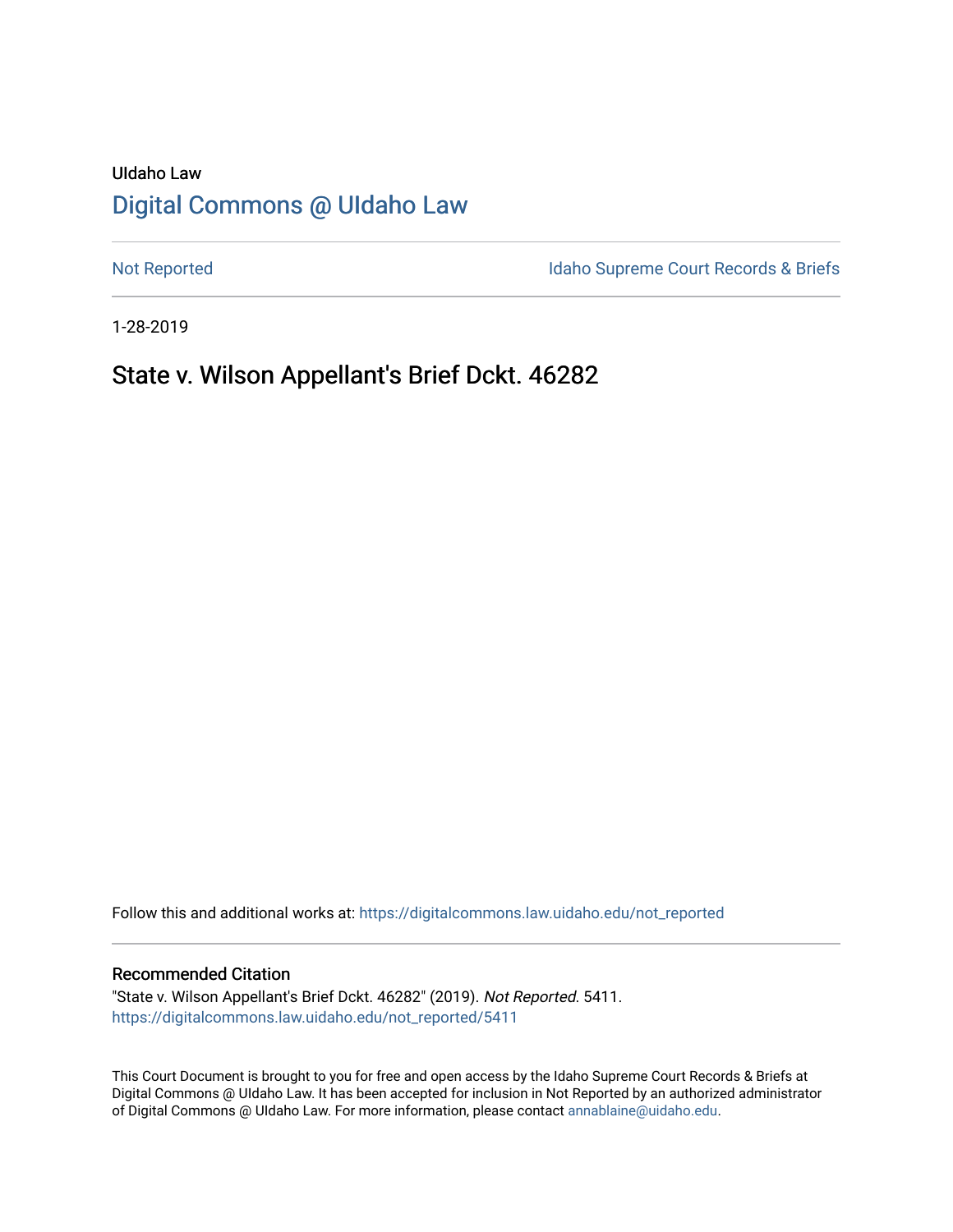Electronically Filed 1/28/2019 1:17 PM Idaho Supreme Court Karel Lehrman, Clerk of the Court By: Brad Thies, Deputy Clerk

ERIC D. FREDERICKSEN State Appellate Public Defender I.S.B. #6555

BEN P. MCGREEVY Deputy State Appellate Public Defender I.S.B. #8712 322 E. Front Street, Suite 570 Boise, Idaho 83702 Phone: (208) 334-2712 Fax: (208) 334-2985 E-mail: documents@sapd.state.id.us

### IN THE SUPREME COURT OF THE STATE OF IDAHO

| STATE OF IDAHO,       |                              |
|-----------------------|------------------------------|
|                       | NO. 46282-2018               |
| Plaintiff-Respondent, |                              |
|                       | ADA COUNTY NO. CR01-17-39226 |
| V.                    |                              |
|                       |                              |
| SHELLY WILSON,        | <b>APPELLANT'S BRIEF</b>     |
|                       |                              |
| Defendant-Appellant.  |                              |
|                       |                              |

## STATEMENT OF THE CASE

## Nature of the Case

Pursuant to a plea agreement, Shelly Wilson pleaded guilty to felony vehicular manslaughter. The district court imposed a unified sentence of fifteen years, with five years fixed, and also suspended Ms. Wilson's driver's license for life. On appeal, Ms. Wilson asserts the district court abused its discretion when it imposed her sentence.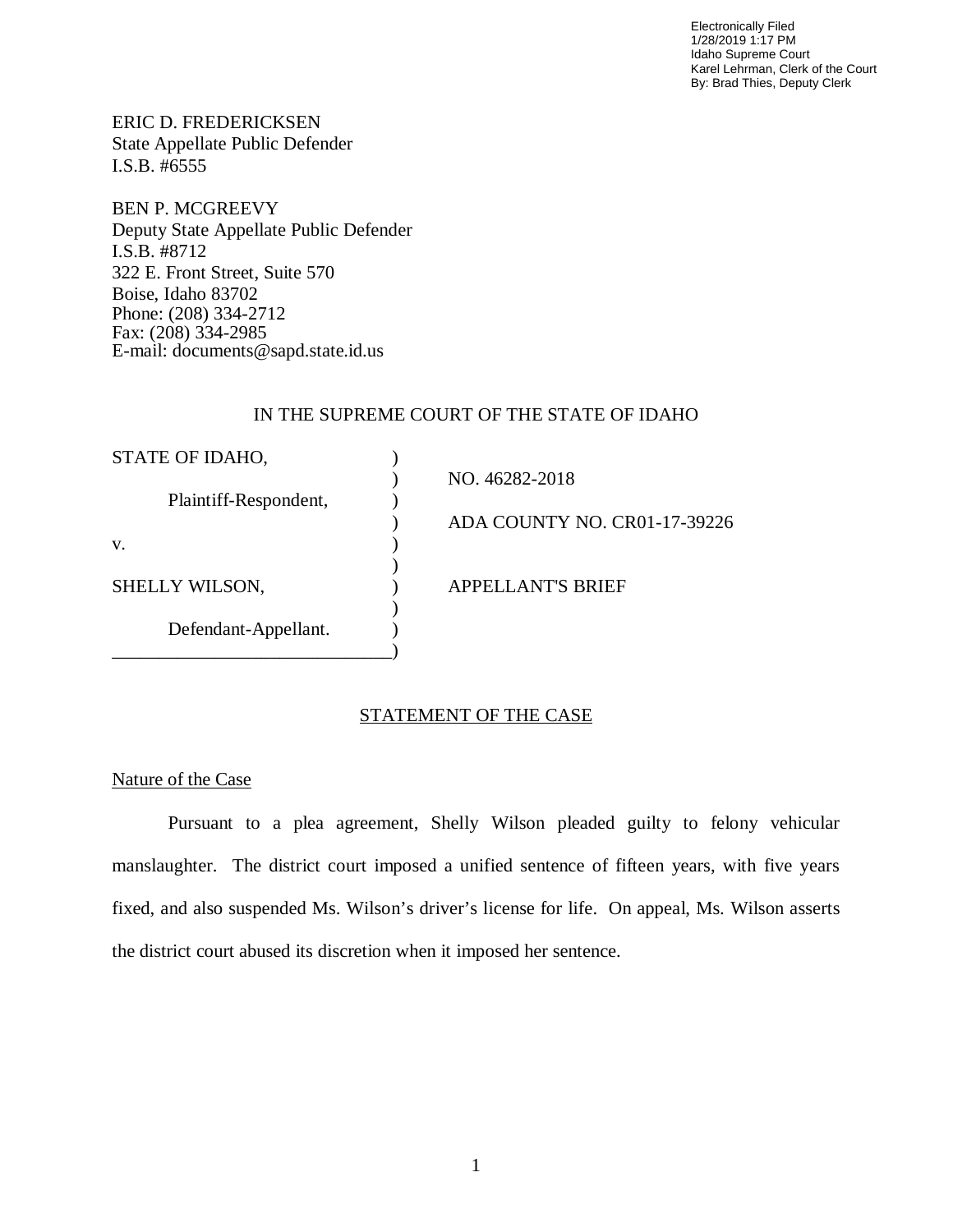#### Statement of the Facts & Course of Proceedings

One day in September of 2017, Meridian Police Department officers responded to a traffic accident involving four vehicles. (*See* Presentence Report (*hereinafter*, PSI), p.[1](#page-2-0)148.)<sup>1</sup> At the scene, officers learned Ms. Wilson had crashed her vehicle into the rear of Patricia Shannon's vehicle. (*See* PSI, p.1148.) Ms. Shannon's vehicle then crashed into the rear of another vehicle, which crashed into the rear of a fourth vehicle. (*See* PSI, p.1148.)

An officer noted that Ms. Wilson's eyes were glossy, her eyelids were droopy, and her facial expression was tired. (*See* PSI, p.1148.) Ms. Wilson also had no recollection of the crash. (*See* PSI, p.1148.) Inside her vehicle, the officer found four cans of Dust-Off dust cleaner. (*See* PSI, p.1148.) One of the cans appeared to have been used, because the seal was broken and the can was cold to the touch. (*See* PSI, p.1148.) The officer told Ms. Wilson he had found the open can, and asked her how long she had been huffing canned air. (*See* PSI, p.1148.) Ms. Wilson began to tear up, stated she did not have a problem with canned air, denied the use of any drugs, and asked to speak with an attorney. (*See* PSI, p.1148.) Officers arrested Ms. Wilson for driving under the influence and took a blood sample from her at the scene. (*See* PSI, p.1148.) She was taken to a hospital for her hand and chest injuries. (*See* PSI, p.1148.)

Ms. Shannon was semi-responsive at the scene, but unable to answer any questions. (*See* PSI, p.1148.) Paramedics assessed her and determined her condition was deteriorating. (*See* PSI, p.1148.) Ms. Shannon was taken to a hospital, but died forty-six minutes after the accident. (*See* PSI, p.1148.) A forensic pathologist with the Ada County Coroner's Office later conducted the autopsy of Ms. Shannon, and concluded the cause of death was exsanguination (loss of

<span id="page-2-0"></span><sup>&</sup>lt;sup>1</sup> All citations to "PSI" refer to the 2227-page PDF version of the Confidential Exhibits, which includes the Presentence Report and its attachments. Please note the PDF does not contain sequential pagination.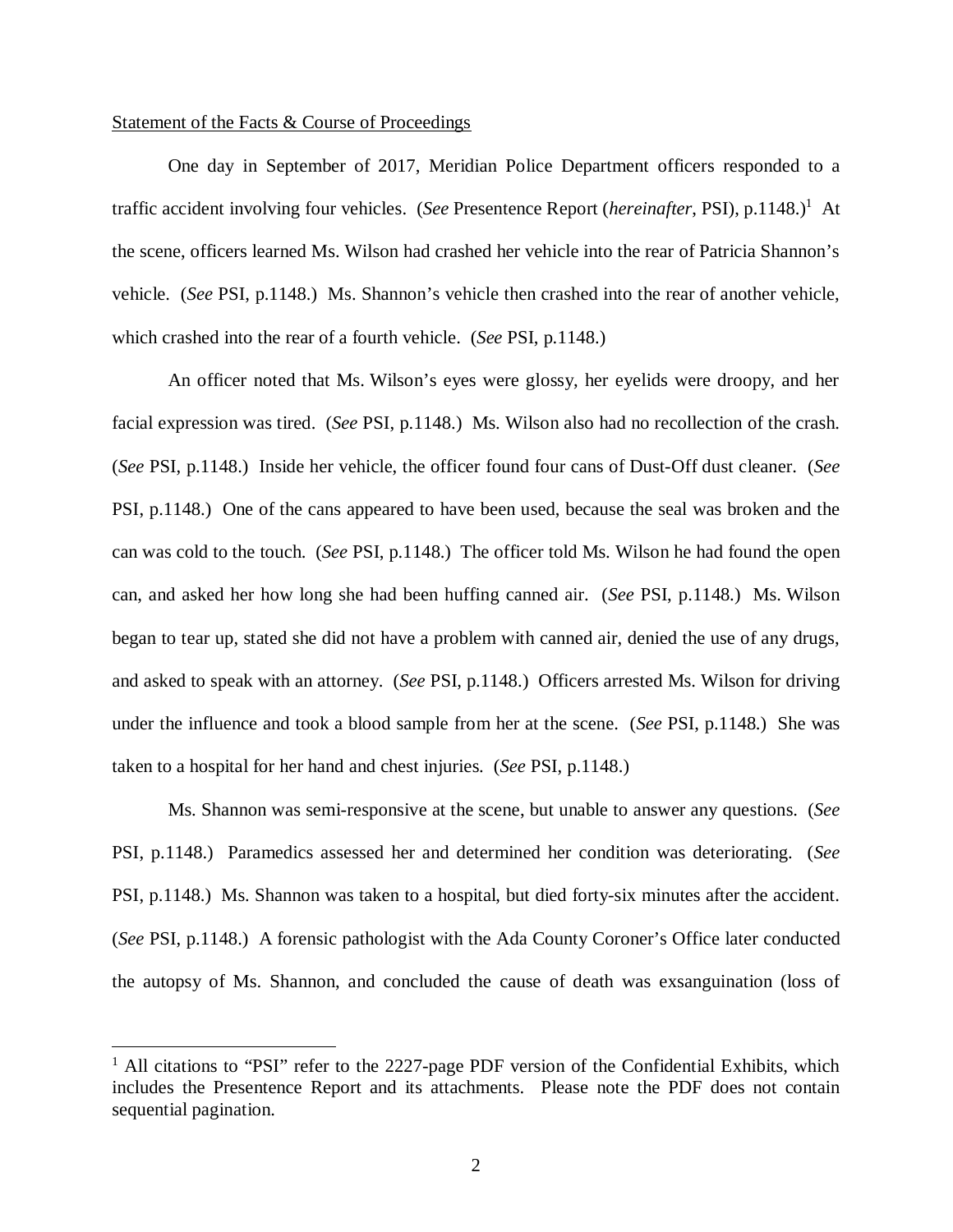blood), secondary to severe blunt trauma. (*See* PSI, p.1149.) The forensic pathologist determined the manner of death was the accident. (*See* PSI, p.1149.) After further investigation, officers learned Ms. Wilson had bought the Dust-Off cans just before the accident. (*See* PSI, p.1149.)

The State charged Ms. Wilson with vehicular manslaughter, felony, I.C. § 18-4006(3)(b). (R., pp.69-70.) Ms. Wilson initially entered a not guilty plea. (*See* R., p.77.) After the district court denied Ms. Wilson's motion to suppress (*see* R., p.122), Ms. Wilson and the State entered into a plea agreement (*see* R., pp.128-32; Tr. Apr. 16, 2018, p.5, L.16 – p.11, L.10). Under the plea agreement, the State agreed to recommend the district court impose a unified sentence of fifteen years, with five years fixed, and Ms. Wilson would be free to recommend a lesser sentence. (*See* R., p.131.) The State could also recommend any "driver's license suspension . . . it determines to be appropriate." (R., p.131.) The district court accepted Ms. Wilson's guilty plea. (Tr. Apr. 16, 2018, p.17, Ls.11-14.)

At the sentencing hearing, the State recommended the district court impose a unified sentence of fifteen years, with five years fixed. (Tr. July 30, 2018, p.26, Ls.3-9.) The State also asked that Ms. Wilson's "driver's license be suspended for the rest of her life." (Tr. July 30, 2018, p.26, Ls.10-11.) Ms. Wilson's counsel recommended the district court "impose a sentence that gives her some hope to make a better future for herself, for her community, and maybe in some small way create something positive out of this so even though Patricia Shannon is no longer here as a result of what Shelly did that day, that maybe something good can come of it." (Tr. July 30, 2018, p.45, Ls.16-22.) Defense counsel did not make a specific sentencing recommendation. (*See* Tr. July 30, 2018, p.44, Ls.12-15.)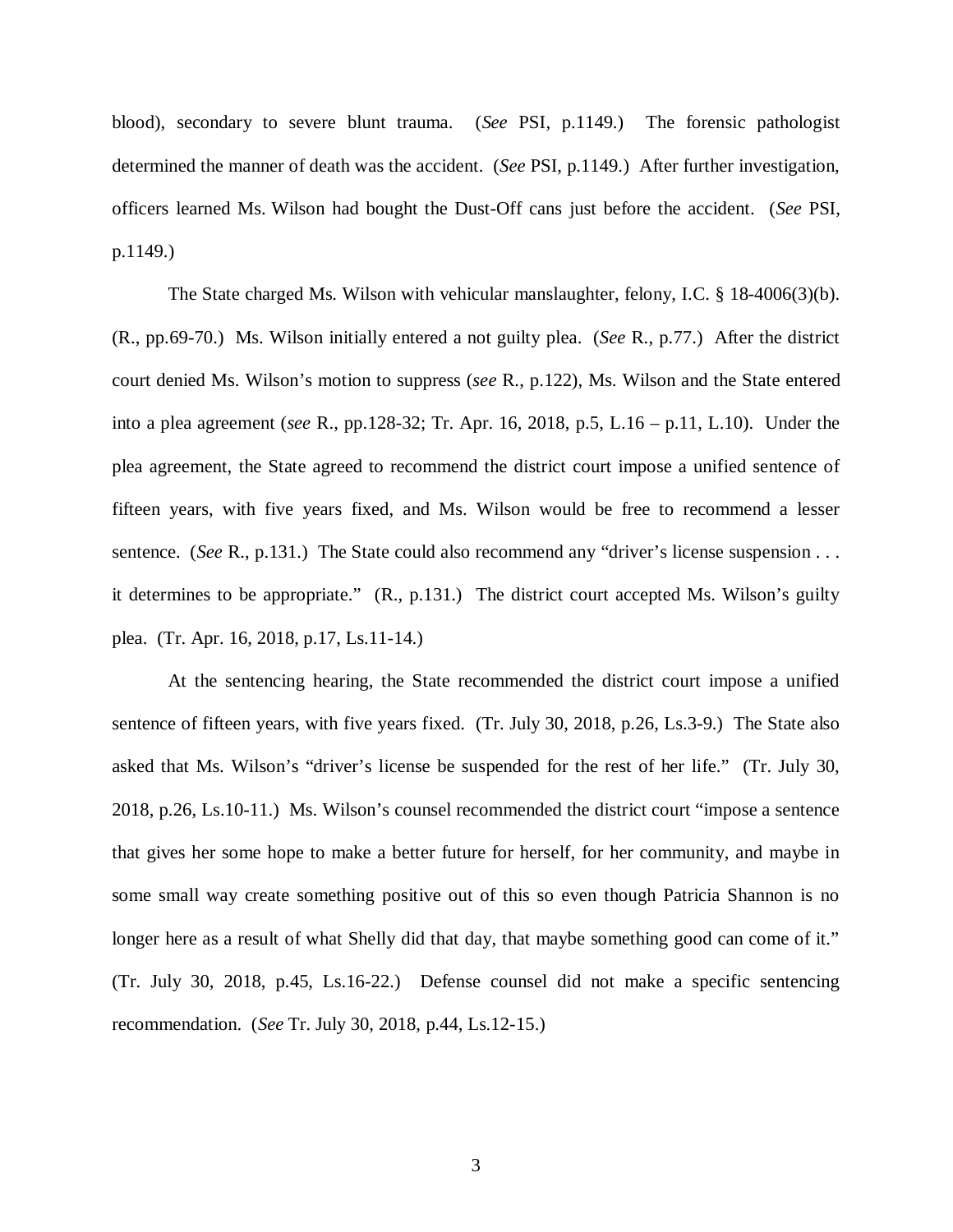The district court imposed a unified sentence of fifteen years, with five years fixed. (R., pp.154-57.) The district court also suspended Ms. Wilson's driver's license for life: "Pursuant to Idaho Code § 18-4007(3)(e), the Defendant's driver's license is hereby suspended permanently. This is an absolute suspension. Defendant shall have no driving privileges of any kind." (R., p.155.)

Ms. Wilson filed a Notice of Appeal timely from the district court's Judgment of Conviction and Commitment. (R., pp.161-63.)

#### ISSUE

Did the district court abuse its discretion when it imposed a unified sentence of fifteen years, with five years fixed, upon Ms. Wilson following her plea of guilty to vehicular manslaughter?

#### ARGUMENT

## The District Court Abused Its Discretion When It Imposed A Unified Sentence Of Fifteen Years, With Five Years Fixed, Upon Ms. Wilson Following Her Plea Of Guilty To Vehicular Manslaughter

Ms. Wilson asserts the district court abused its discretion when it imposed her sentence. The district court should have instead imposed a lesser sentence, and should have also allowed Ms. Wilson to earn back her driving privileges at some time in the future, thereby following her counsel's recommendation to impose a sentence that would give her some hope to make a better future for herself and her community. (*See* Tr. July 30, 2018, p.45, Ls.16-22.)

Where a defendant contends that the sentencing court imposed an excessively harsh sentence, the appellate court will conduct an independent review of the record giving "due regard to the nature of the offense, the character of the offender, and the protection of the public interest." *State v. Strand*, 137 Idaho 457, 460 (2002).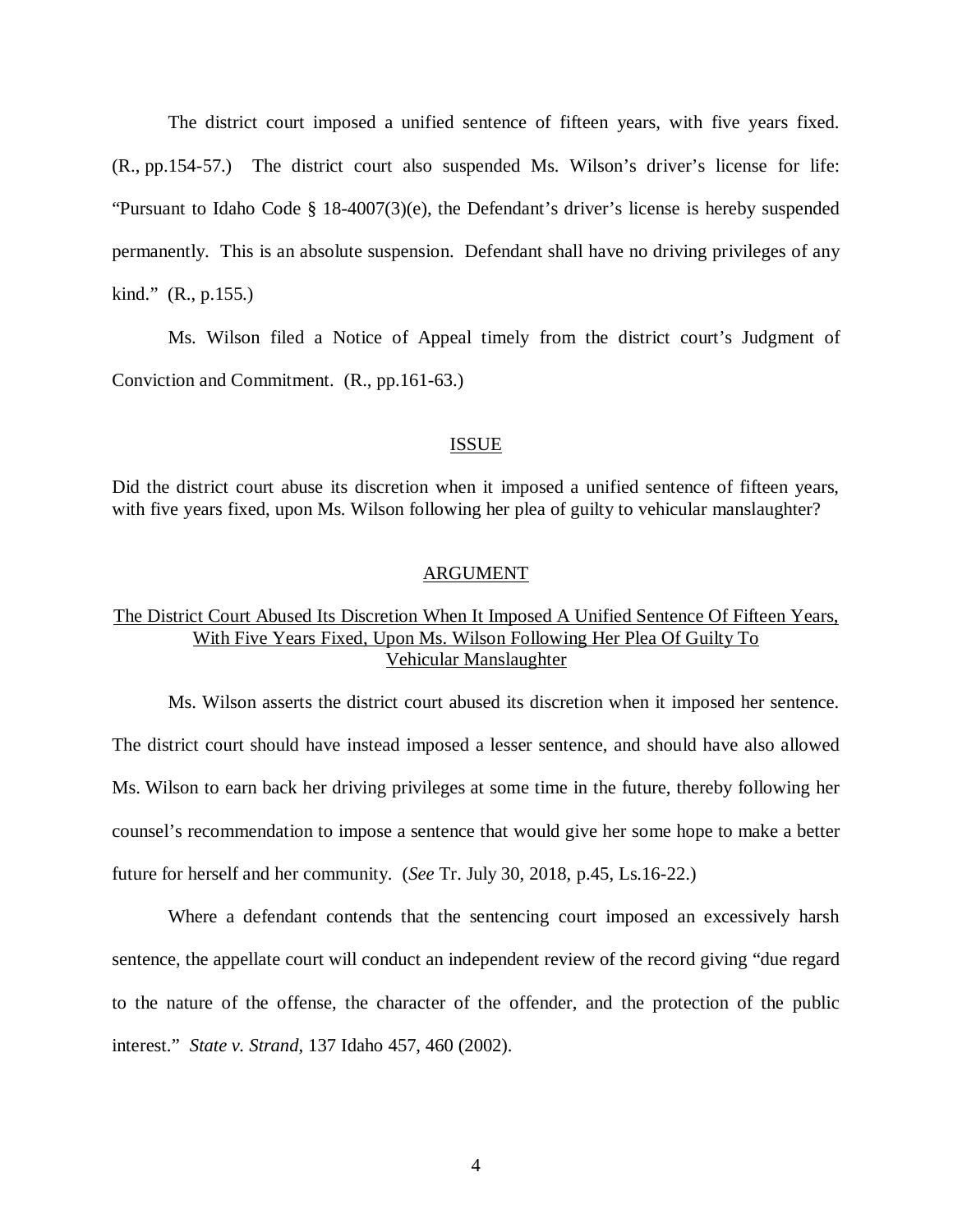The Idaho Supreme Court has held that, "[w]here a sentence is within statutory limits, an appellant has the burden of showing a clear abuse of discretion on the part of the court imposing the sentence." *State v. Jackson*, 130 Idaho 293, 294 (1997) (internal quotation marks omitted). Ms. Wilson does not assert that her sentence exceeds the statutory maximum. Accordingly, in order to show an abuse of discretion, Ms. Wilson must show that in light of the governing criteria, the sentence was excessive considering any view of the facts. *Id*. The governing criteria or objectives of criminal punishment are: (1) protection of society; (2) deterrence of the individual and the public generally; (3) the possibility of rehabilitation; and (4) punishment or retribution for wrongdoing. *Id*. An appellate court, "[w]hen reviewing the length of a sentence . . . consider[s] the defendant's entire sentence." *State v. Oliver*, 144 Idaho 722, 726 (2007). The reviewing court will "presume that the fixed portion of the sentence will be the defendant's probable term of confinement." *Id.*

Ms. Wilson asserts her sentence is excessive considering any view of the facts, because the district court did not adequately consider mitigating factors. Specifically, the district court did not adequately consider Ms. Wilson's substance abuse problems. The Idaho Supreme Court has recognized substance abuse as a mitigating factor in cases where it found a sentence to be excessive. *See, e.g.*, *State v. Nice*, 103 Idaho 89, 91 (1982). During the presentence investigation, Ms. Wilson reported that she became addicted to pain pills after being severely injured in a car accident when she was a senior in high school. (*See* PSI, p.1155.) Her drug of choice was opiate pills such as hydrocodone, Vicodin, or Norco. (*See* PSI, p.1163.) Ms. Wilson abused hydrocodone from 2001 until November 2006, when she went to a treatment facility. (*See* PSI, p.1163.) Ms. Wilson went to the treatment facility after being caught stealing medication from her job at a veterinary clinic. (*See* PSI, p.1157.) Later, she had been using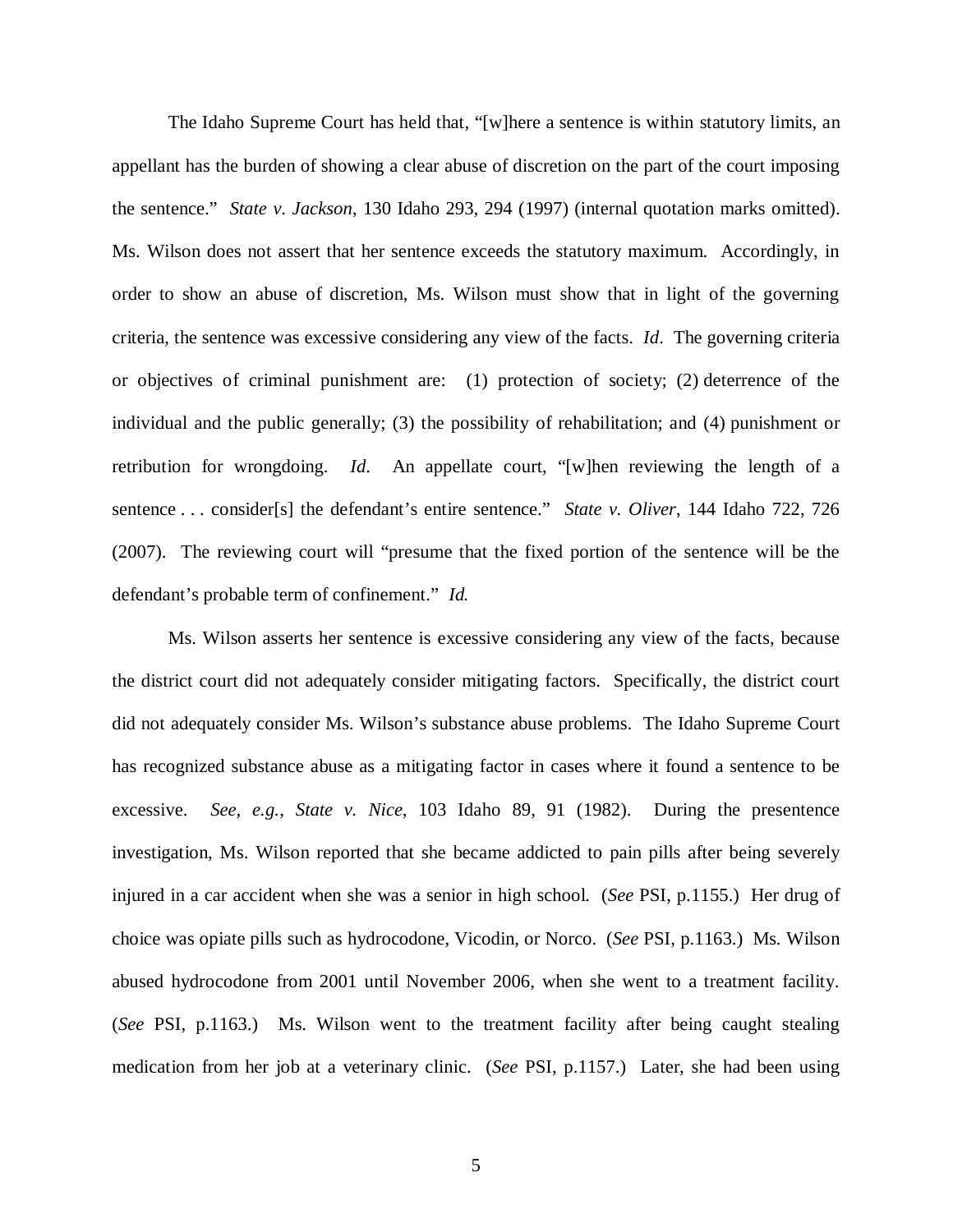prescription methadone for pain management, from at least 2012. (*See* PSI, p.1163.) At the sentencing hearing, Ms. Wilson told the district court, "I have been on pain medication since going to rehab over 11 years ago." (Tr. July 30, 2018, p.48, Ls.10-11.)

Ms. Wilson stated she had not abused substances between 2007 and 2017 (*see* PSI, p.1163; Tr. July 30, 2018, p.48, Ls.9-18), but about two-and-a-half weeks before the accident, she found herself in a bad place emotionally and started inhaling Dust-Off dust cleaner (*see* PSI, p.1163). During the presentence investigation, Ms. Wilson reported that she thought she could handle it and would not become addicted. (*See* PSI, p.1163.) However, she began pulling away from everyone to stay in her bedroom and use Dust-Off. (*See* PSI, p.1163.) At the sentencing hearing, Ms. Wilson told the district court: "As to the Dust-Off, I still don't understand my motivations or actions with it. It is so stupid, that I have no words. It is embarrassing that someone of my intelligence thought that I could be smarter than it." (Tr. July 30, 2018, p.48, Ls.19-23.) She also stated, "Losing consciousness was not something I had ever experienced before, and I don't know why it happened this time, not that that makes my behavior any better or justified." (Tr. July 30, 2018, p.48, L.24 – p.49, L.2.)

The district court also did not adequately consider Ms. Wilson's mental health issues. A district court must consider evidence of a defendant's mental condition offered at the time of sentencing. *See* I.C. § 19-2523(1). During the presentence investigation, Ms. Wilson described her mental health as normal, with situational depression. (*See* PSI, p.1162.) She did not report receiving any past or current mental health counseling, but was taking an antidepressant at the time. (*See* PSI, p.1162.) Her medical records indicated she had medical visits regarding her depression from 2010 to 2013, when she was undergoing significant family and financial stresses. (*See* PSI, pp.1252, 1264-66, 1269-70.) Ms. Wilson also stated that, while in the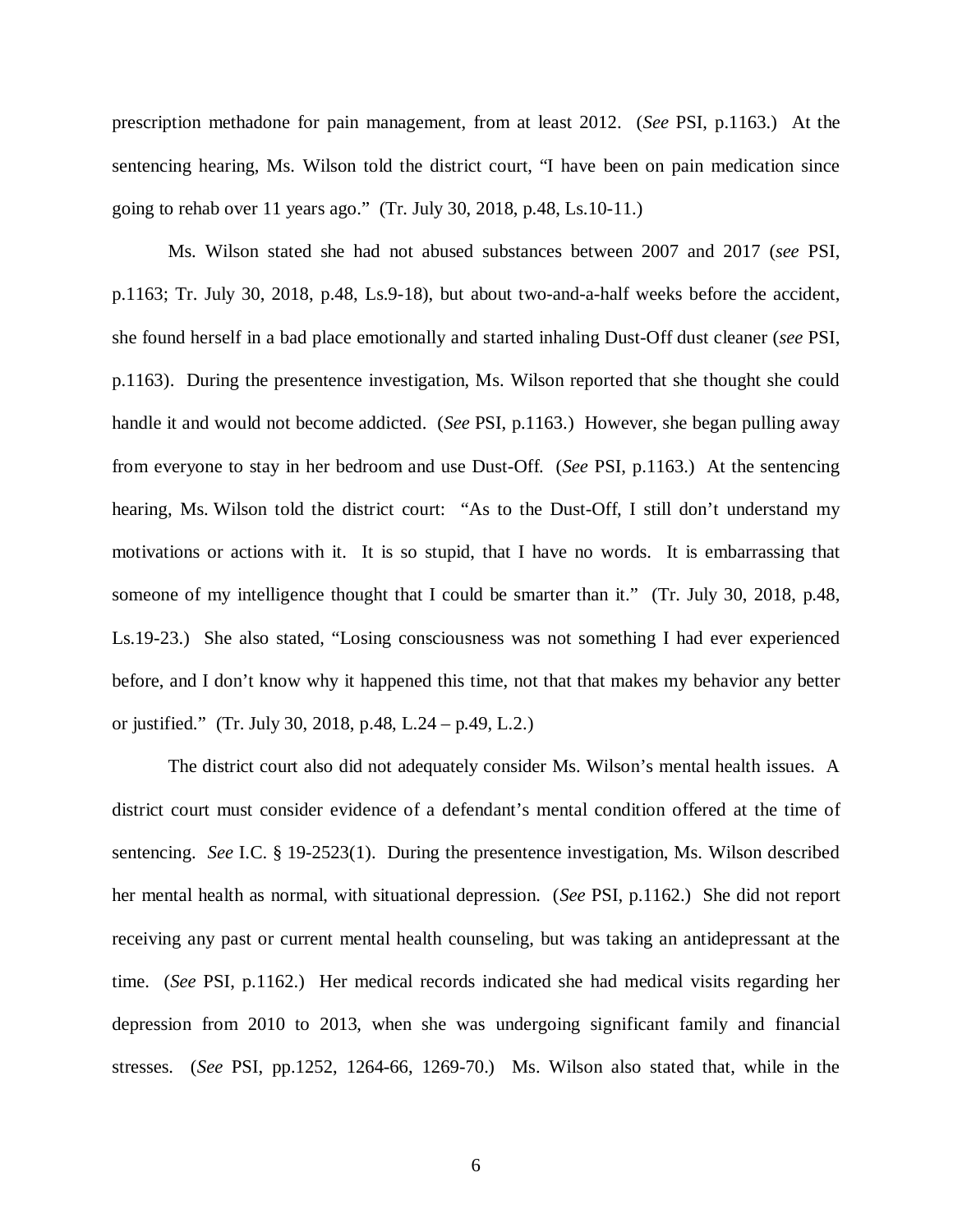hospital following the accident, after learning of Ms. Shannon's death she attempted to commit suicide by overdosing on methadone. (*See* PSI, p.1162.)

Ms. Wilson further related that she had gone through a "series of cascading failures" after she went to rehab in 2006. (*See* PSI, p.1165.) She stated that she lost her family and irreparably damaged her second marriage because of her addiction to pills. (*See* PSI, pp.1157, 1165.) Ms. Wilson then entered into a third marriage with someone she had met in the treatment program, but they divorced after her third husband began abusing drugs again. (*See* PSI, pp.1157, 1165.) Meanwhile, although she had once made a good income, Ms. Wilson found herself struggling to financially support herself and her family, and a misdemeanor DUI conviction in 2010 made it more difficult for her to find employment. (*See* PSI, pp.1153, 1164- 65.) At the time of the accident, she had been studying to become a nurse. (*See* PSI, pp.1159- 60.) Ms. Wilson wrote: "The last 3 years I have felt completely trapped in a place I didn't want to be and several years before I could 'get out.' On top of that I've been so lonely that it was almost crushing. There was a constant narrative running in my head telling me I was useless, worthless, inadequate, and unlovable." (PSI, p.1166.)

Addressing the district court at the sentencing hearing, Ms. Wilson stated, "I do realize I was not dealing with my depression properly." (Tr. July 30, 2018, p.49, Ls.14-15.) She continued: "Like I have said many times, I don't know why I chose to numb my feelings in this way. I wish I could understand or give an explanation that makes sense, but there just isn't one." (Tr. July 30, 2018, p.49, Ls.15-19.)

Further, the district court did not adequately consider Ms. Wilson's support from her family and friends. Ms. Wilson's parents stated in a letter of support that Ms. Wilson "has always been a kind, caring, loving person. She has struggled with relationships over the years,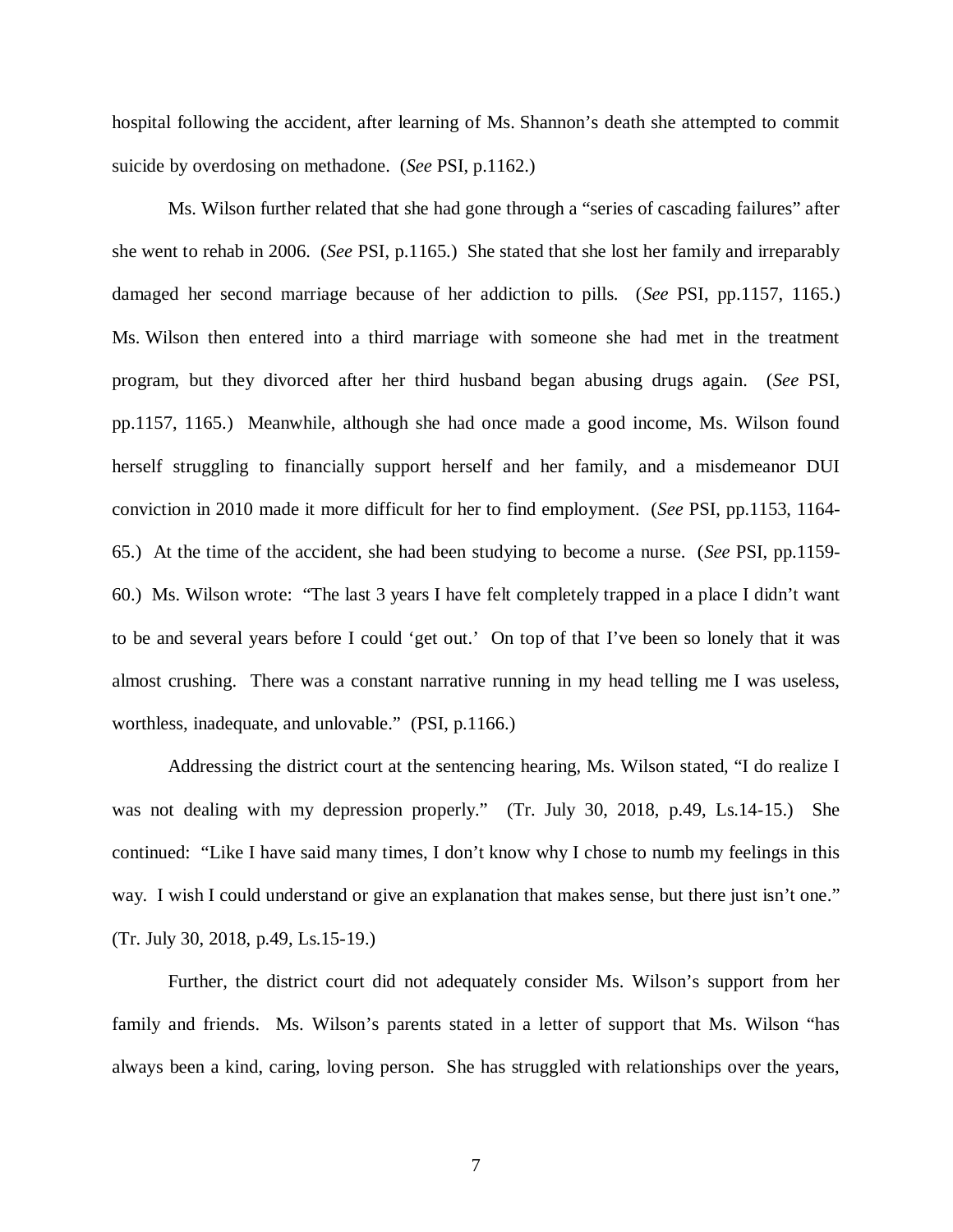but has never caused anyone any harm. She has two children, which she adores, and had strived to be a good mother." (PSI, p.1143.) The letter from Ms. Wilson's parents also discussed how Ms. Wilson always wanted to help others and work in the medical field, "with the Doctors without Borders program or in a nursing home." (*See* PSI, p.1143.) Her parents described her as a "bright, compassionate, loving person, and for this we ask that you consider the person that we know and love and have told you about in this letter when considering the sentence you are about to give her. She is a good person who deserves a chance to go back into society and do the good that she is more than capable of doing." (PSI, p.1143.) Ms. Wilson's brother, Bryce Wilson, also wrote a letter of support, stating that he prayed "that Shelly can get the help she needs to recover emotionally, physically, and get back on her own where she can follow whatever path God has for her from this point forward." (PSI, p.1144.)

One of Ms. Wilson's friends, Sheri Hildebrand, wrote in a letter of support: "I am committed to support her through this event in her life. I will help her with housing and job opportunities when she is released." (PSI, p.1136.) Another friend, Julie Miller, wrote in a letter of support that she had been staying in contact with Ms. Wilson through letters and an Instagram prayer team with other friends and supporters. (*See* PSI, p.1141.) The Reverend Ed Brandt, a retired Lutheran pastor who had been providing spiritual counsel to Ms. Wilson while she was in jail, stated in a letter of support: "I appeal for any mercy or favorable consideration that can be given to Shelly in this regrettable circumstances. I pledge to continue offering the spiritual and emotional support that will sustain her in what lies ahead." (*See* PSI, p.1139.)

Additionally, the district court did not give adequate consideration to Ms. Wilson's remorse and acceptance of responsibility. In the presentence investigation, when asked how she felt about the crime, Ms. Wilson wrote: "There is a range of emotions that I felt and continue to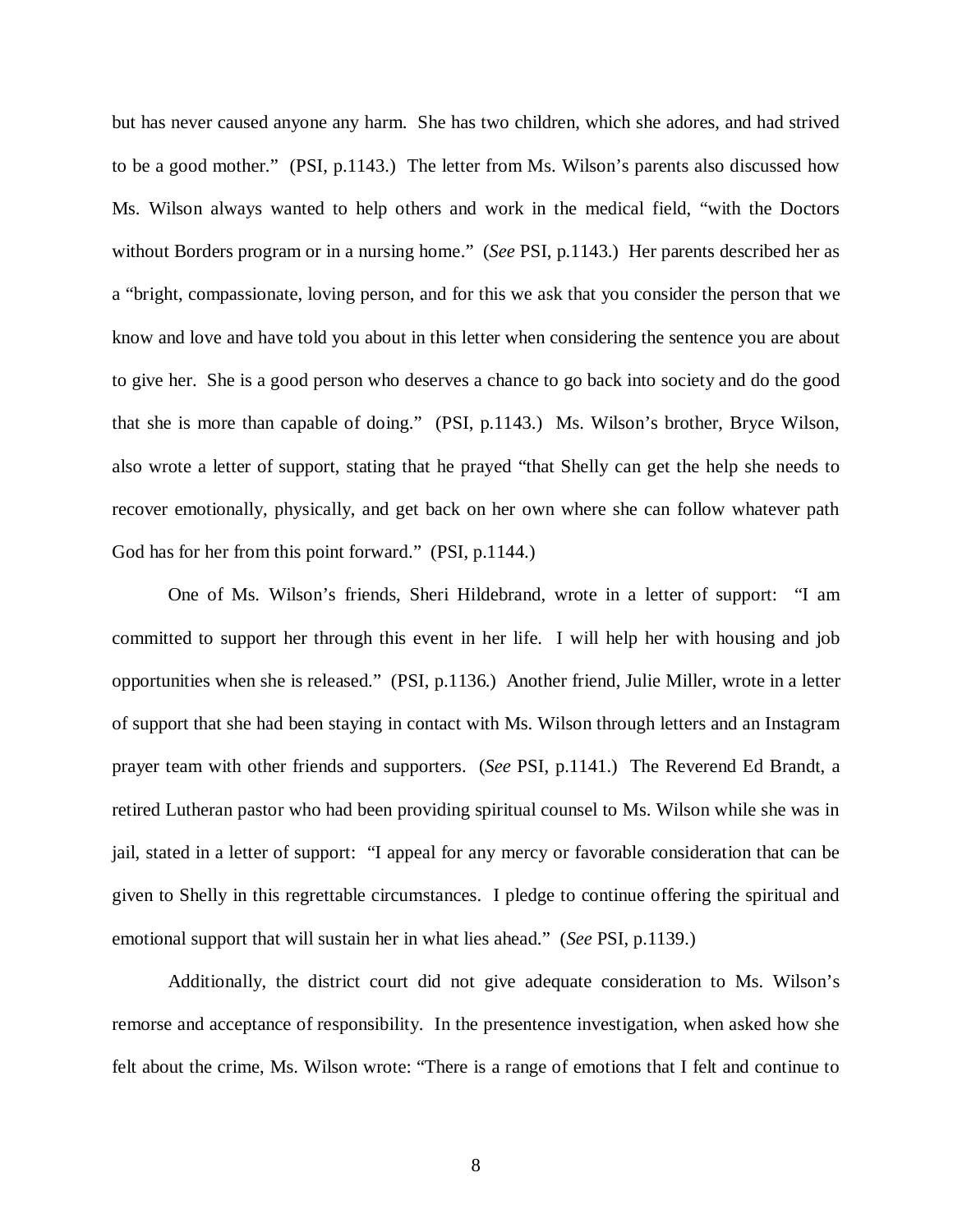feel every single day. Mostly, I am ashamed and angry at myself. I am saddened beyond words for the family of Patricia Shannon." (*See* PSI, p.1152.) She also stated: "I wish that I could [do] something to change what happened but it is not possible. I wish that I could take Ms. Shannon's place and give her back to her family." (*See* PSI, p.1152.) Moreover, Ms. Wilson wanted to make it clear to the district court "that none of my explanations included in this document are excuses for what I have done, for there is no excuse." (*See* PSI, p.1165.) She stated: "I killed somebody. You have to know how devastating that is for me and how terribly sorry I am. I know I was wrong." (*See* PSI, p.1166.)

At the sentencing hearing, Ms. Wilson told the district court: "This has been a nightmare without end for me from the moment I woke up at the scene and realized that I took Patricia Shannon's life. There are no words that can adequately express my deep and profound regret and sorrow that my actions have caused such pain to both the Shannon family and my own." (Tr. July 30, 2018, p.47, Ls.16-22.) She was "so, unbelievably sorry. And I've wanted to tell the family that from the day this happened, and I have never been given the opportunity to do that." (Tr. July 30, 2018, p.49, Ls.5-8.) Ms. Wilson further stated: "I am capable of good things, and I'm capable of being a positive force in the community. I hope that I can be of value again to someone or something." (Tr. July 30, 2018, p.49, Ls.21-24.)

Because the district court did not adequately consider the above mitigating factors, Ms. Wilson's sentence is excessive considering any view of the facts. Thus, the district court abused its discretion when it imposed Ms. Wilson's sentence. The district court should have instead imposed a lesser sentence, and should have also allowed Ms. Wilson to earn back her driving privileges at some time in the future.